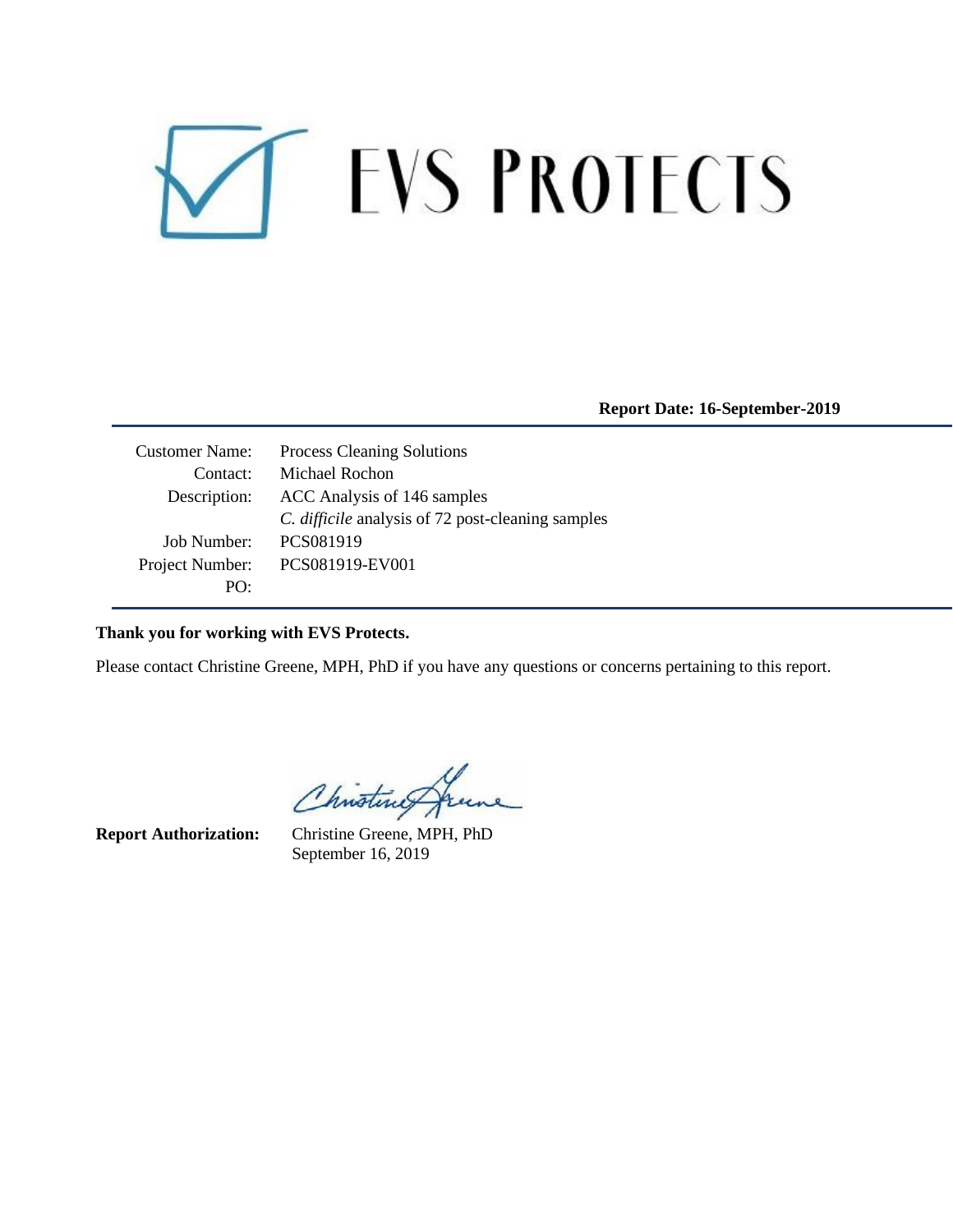### **Experimental Summary**

#### **Summary of Procedures**

#### Sample Collection

• A total of 146 swab samples were collected from a hospital in Quebec, Canada as follows:

|              | <b>Number of samples collected</b> |                 |  |  |  |
|--------------|------------------------------------|-----------------|--|--|--|
|              | <b>Before Cleaning</b><br>After    |                 |  |  |  |
| Date         |                                    | <b>Cleaning</b> |  |  |  |
| 8/26/2019    | 19                                 | 17              |  |  |  |
| 8/27/2019    | 19                                 | 19              |  |  |  |
| 9/3/2019     | 18                                 | 18              |  |  |  |
| 9/4/2019     | 18                                 | 18              |  |  |  |
| <b>Total</b> | 74                                 | 72              |  |  |  |

- $\circ$  74 samples were collected over the course of 2 days using the hospital's current disinfection process.
	- **•** Efficacy for daily cleaning was observed only (discharge cleaning was not considered).
	- Dry time data was not collected
	- All cleaning was performed by trained staff.
	- Of the 74 samples collected, 36 post-cleaning samples were assessed for the presence/absence of *C. difficile.*
- o 72 samples were collected over the course of 2 days using PCS' cleaning process.
	- The PCS cleaning process involved spraying on the surface with PCS sprayer (250-ppm hypochlorite solution with a neutral pH of 8.5-9.5) and immediately wiping dry with the PCS microfiber cloth.
	- Of the 72 samples collected, 36 post-cleaning samples were assessed for the presence/absence of *C. difficile.*
- o For both product types, rooms were sampled prior to cleaning and again immediately after cleaning.
- o Rooms were chosen randomly based on availability for cleaning as determined by the environmental services staff.
- o Surfaces sampled were high-touch surfaces, randomly chosen by the sampling collection staff.
- o All samples were transported in cold conditions to the microbiology lab.

#### Methodology

- All samples were analyzed for total aerobic colony counts (ACC) and post-cleaning samples were assessed for the presence/absence of *C. difficile.*
- Samples arrived cold to the microbiology test laboratory.
- Upon receipt, each swab was vortexed and plated (dilution factor  $= 10$  for all samples).
- Samples were plated by spread plate method. Triplicate plating of neat only was performed.
- Samples were incubated at 37 °C for 48 hours. After 48 hours, colonies were counted, and CFU/sample reported.
- The upper limit of detection is  $>300$  CFU/sample or  $>30$  CFU/cm<sup>2</sup>. The lower limit of detection is <10 CFU/sample or <0.10 CFU/cm<sup>2</sup> . Therefore, the upper limit of 30 and lower limit of 0.1 were used in calculations where the limit was detected.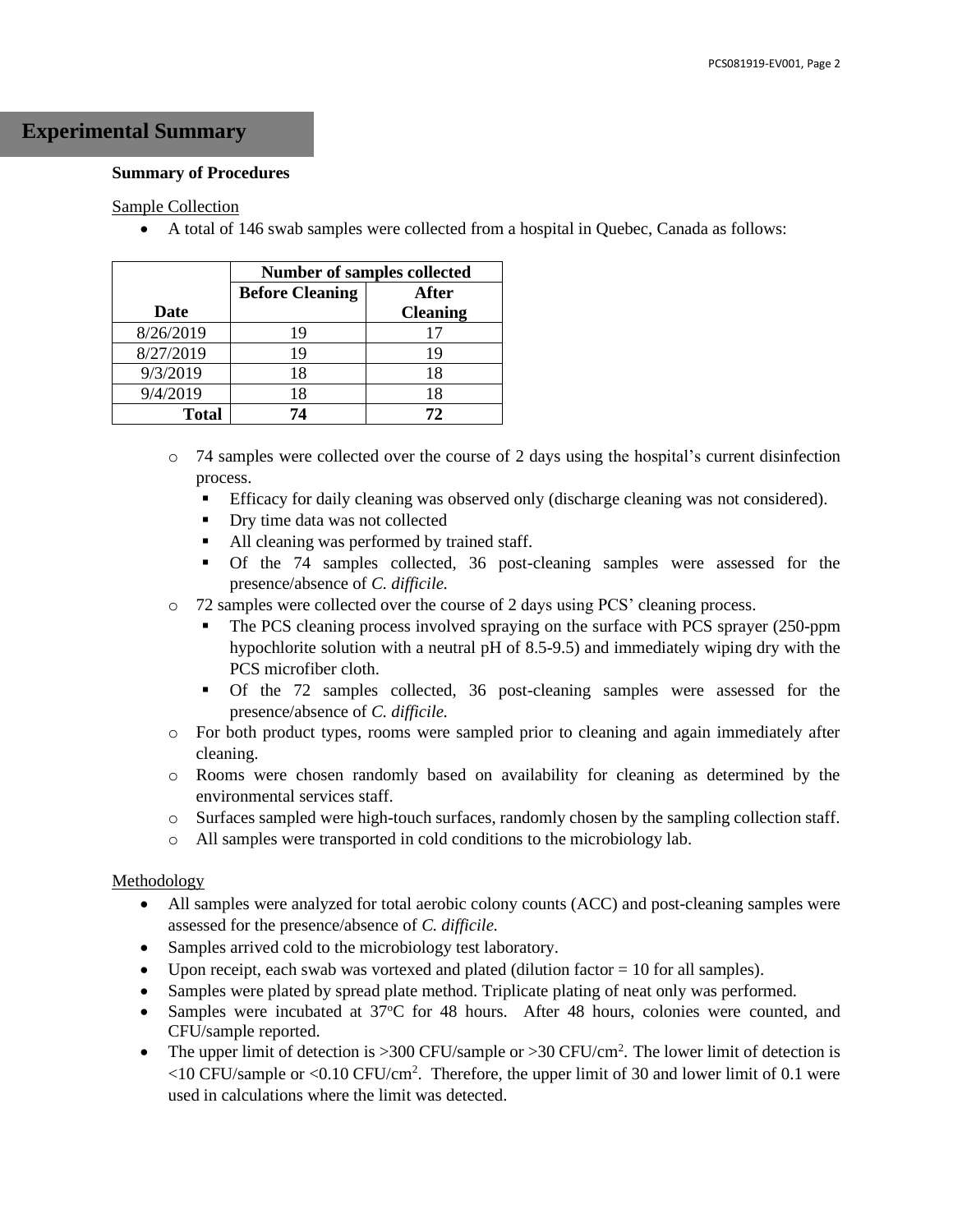## **Results**

**Table 1:** Results for samples collected on August 26, 2019 before and after application of hospital's disinfectant reported in average CFU/cm<sup>2</sup>.

|                    | <b>Current Disinfection Product/Protocol</b> |          |                     |                     |                            |              |  |
|--------------------|----------------------------------------------|----------|---------------------|---------------------|----------------------------|--------------|--|
|                    |                                              |          | <b>Before</b>       | <b>After</b>        |                            |              |  |
| Sample             |                                              |          | Average             | <b>Average</b>      | %                          | C. difficile |  |
| Day                | <b>Sample Discription</b>                    | Location | CFU/cm <sup>2</sup> | CFU/cm <sup>2</sup> | <b>Reduction Detection</b> |              |  |
|                    | Paper towel disp.                            | Hallway  | 1.97                |                     | N/A                        |              |  |
|                    | <b>Blood Pressure machine</b>                | J2-330   | 0.17                | < 0.10              | 40.00%                     | absent       |  |
|                    | Counter                                      | J2-330   | 7.40                | 0.10                | 98.65%                     | absent       |  |
|                    | Fridge                                       | J2-336   | 0.33                | 0.13                | 60.00%                     | absent       |  |
|                    | Sink                                         | J2-336   | >30.0               | 4.33                | 85.56%                     | absent       |  |
|                    | Table                                        | J2-336   | 1.67                | 0.40                | 76.00%                     | absent       |  |
|                    | Sink                                         | J2-344   | >30.0               | 4.30                | 85.67%                     | absent       |  |
|                    | Table                                        | J2-344   | 0.37                | 0.13                | 63.64%                     | absent       |  |
| 8/26/2019 Bed rail | <b>Toilet Seat</b>                           | J2-344   | 20.7                | >30.0               | 0.00%                      | absent       |  |
|                    |                                              | $J2-352$ | 0.37                | 14.2                | 0.00%                      | absent       |  |
|                    | Table                                        | $J2-352$ | 0.63                | 0.10                | 84.21%                     | absent       |  |
|                    | Toilet seat                                  | $J2-352$ | 1.93                | 0.10                | 94.83%                     | absent       |  |
|                    | <b>Bed rail</b>                              | $J2-353$ | 2.90                | 1.30                | 55.17%                     | absent       |  |
|                    | Table                                        | $J2-353$ | < 0.10              | 0.10                | 0.00%                      | absent       |  |
|                    | Toilet seat                                  | $J2-353$ | 8.00                | < 0.10              | 98.75%                     | absent       |  |
|                    | Door plate                                   | J4-316   | 0.13                | 2.70                | 0.00%                      | absent       |  |
|                    | Keyboard                                     | J4-329   | 11.3                | 9.70                | 14.41%                     | absent       |  |
|                    | Phone                                        | J4-329   | 1.00                | 0.47                | 53.33%                     | absent       |  |
|                    | Patient file                                 | J4-329   | 1.27                |                     | N/A                        |              |  |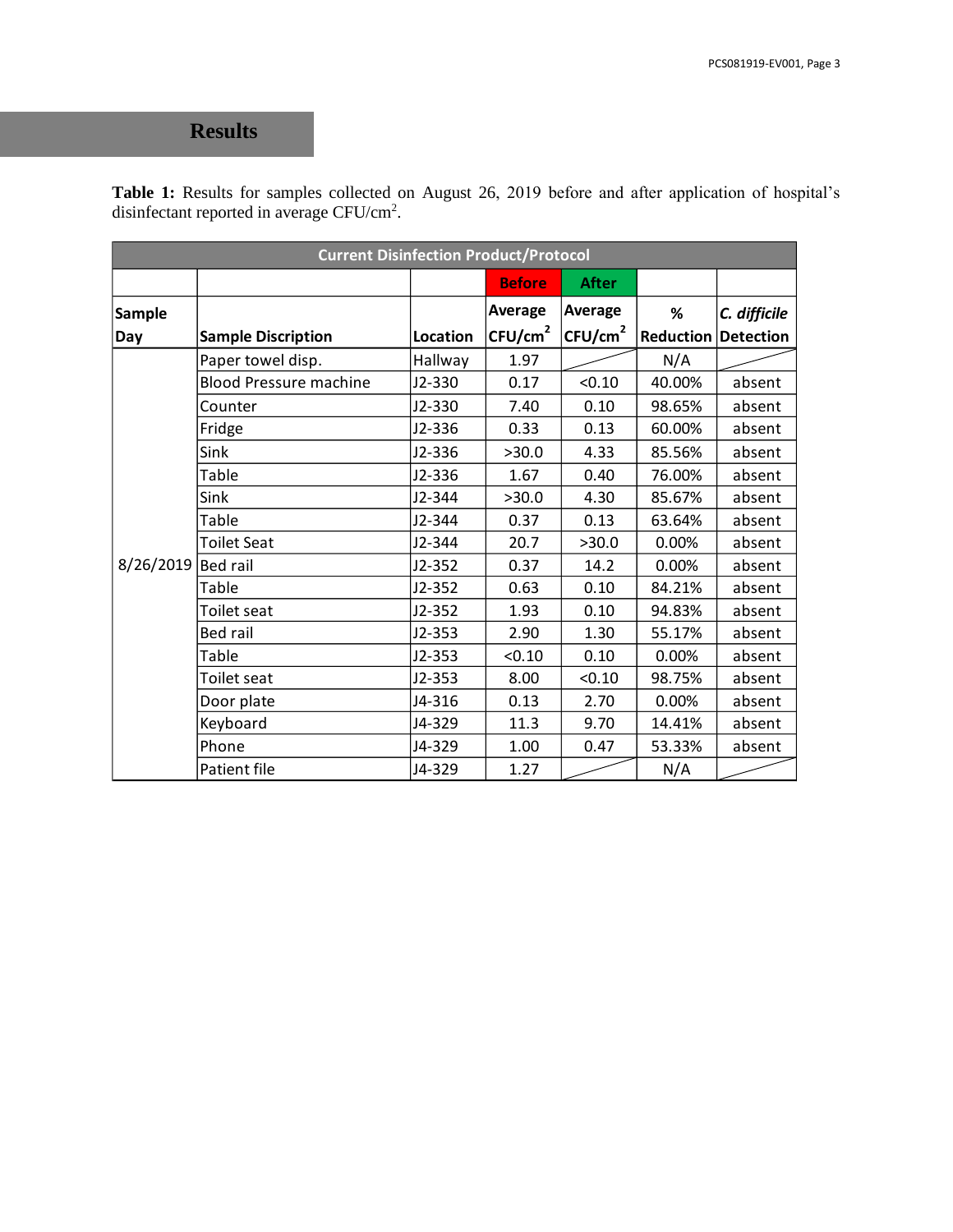| <b>Current Disinfection Product/Protocol</b> |                               |          |                     |                     |                  |                  |  |
|----------------------------------------------|-------------------------------|----------|---------------------|---------------------|------------------|------------------|--|
|                                              |                               |          | <b>Before</b>       | <b>After</b>        |                  |                  |  |
| <b>Sample</b>                                |                               |          | Average             | Average             | %                | C. difficile     |  |
| Day                                          | <b>Sample Discription</b>     | Location | CFU/cm <sup>2</sup> | CFU/cm <sup>2</sup> | <b>Reduction</b> | <b>Detection</b> |  |
|                                              | Paper towel disp.             | Hallway  | 1.97                |                     | N/A              |                  |  |
|                                              | Counter                       | J2-330   | 7.40                | >30.0               | 0.00%            | absent           |  |
|                                              | <b>Blood Pressure machine</b> | J2-330   | 0.17                | < 0.10              | 40.00%           | absent           |  |
|                                              | Microwave                     | J2-336   |                     | 0.27                | N/A              | absent           |  |
|                                              | Table                         | J2-336   | 1.67                | 0.17                | 90.00%           | absent           |  |
|                                              | <b>Bed rail</b>               | J2-344   |                     | 0.10                | N/A              | absent           |  |
|                                              | Fridge                        | J2-336   | 0.33                |                     | N/A              |                  |  |
|                                              | Sink                          | J2-336   | >30.0               |                     | N/A              |                  |  |
|                                              | Table                         | J2-344   | 0.37                | 0.27                | 27.27%           | absent           |  |
|                                              | <b>Toilet Seat</b>            | J2-344   | 20.67               | 0.17                | 99.19%           | absent           |  |
|                                              | Sink                          | J2-344   | >30.0               |                     | N/A              |                  |  |
|                                              | <b>Bed rail</b>               | J2-348   |                     | 10.3                | N/A              | absent           |  |
|                                              | Table                         | J2-348   |                     | 0.20                | N/A              | absent           |  |
| 8/27/2019                                    | <b>Toilet seat</b>            | J2-348   |                     | 0.23                | N/A              | absent           |  |
|                                              | <b>Bed rail</b>               | $J2-352$ | 0.37                | 0.17                | 54.55%           | absent           |  |
|                                              | Table                         | $J2-352$ | 0.63                | 0.10                | 84.21%           | absent           |  |
|                                              | Toilet seat                   | $J2-352$ | 1.93                | < 0.10              | 94.83%           | absent           |  |
|                                              | <b>Bed rail</b>               | $J2-353$ | 2.90                | 0.13                | 95.40%           | absent           |  |
|                                              | <b>Table</b>                  | $J2-353$ | < 0.10              | 0.10                | 0.00%            | absent           |  |
|                                              | Chair                         | $J2-353$ |                     | < 0.10              | N/A              | absent           |  |
|                                              | Toilet seat                   | $J2-353$ | 8.00                |                     | N/A              |                  |  |
|                                              | Door plate                    | J4-316   | 0.13                | 0.10                | 25.00%           | absent           |  |
|                                              | Counter                       | J4-329   |                     | 1.73                | N/A              | absent           |  |
|                                              | Keyboard                      | J4-329   | 11.3                |                     | N/A              |                  |  |
|                                              | <b>Patient file</b>           | J4-329   | 1.27                |                     | N/A              |                  |  |
|                                              | Phone                         | J4-329   | 1.00                | 0.20                | 80.00%           | absent           |  |

**Table 2:** Results for samples collected on August 27, 2019 before and after application of hospital's disinfectant reported in average  $CFU/cm^2$ .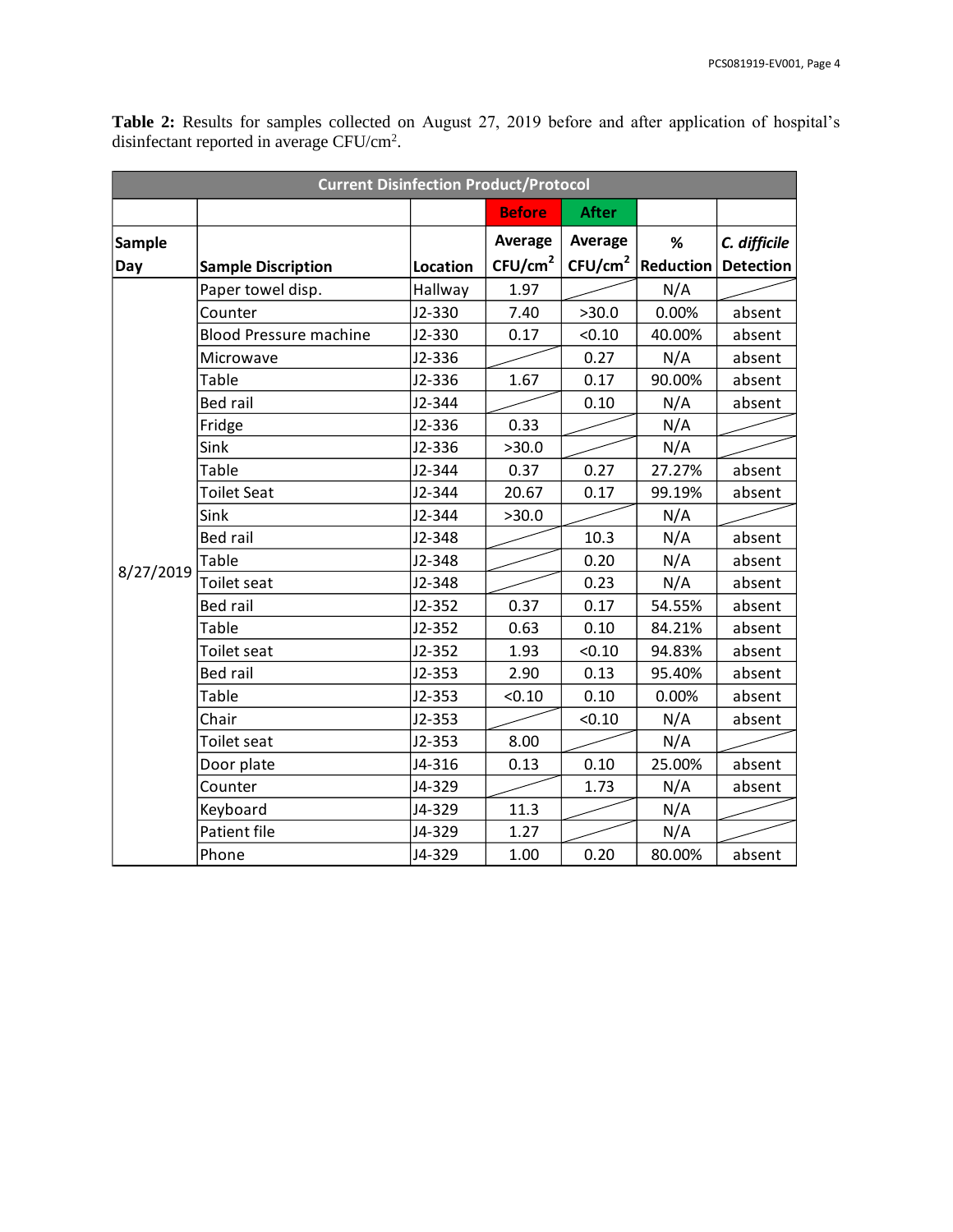| <b>PCS Disinfection Product/Protocol</b> |                           |          |                     |                     |                  |                  |  |
|------------------------------------------|---------------------------|----------|---------------------|---------------------|------------------|------------------|--|
|                                          |                           |          | <b>Before</b>       | <b>After</b>        |                  |                  |  |
| <b>Sample</b>                            |                           |          | Average             | Average             | %                | C. difficile     |  |
| Day                                      | <b>Sample Discription</b> | Location | CFU/cm <sup>2</sup> | CFU/cm <sup>2</sup> | <b>Reduction</b> | <b>Detection</b> |  |
|                                          | Counter                   | J2-330   | 0.13                | < 0.10              | 25.00%           | absent           |  |
|                                          | Med Cart                  | #2       | 1.40                | < 0.10              | 92.86%           | absent           |  |
|                                          | Fridge                    | J2-336   | >30.0               | < 0.10              | 99.67%           | absent           |  |
|                                          | Table                     | J2-336   | 0.53                | < 0.10              | 81.25%           | absent           |  |
|                                          | <b>Bed rail</b>           | $J2-341$ | 0.57                | 0.10                | 82.35%           | absent           |  |
| 9/3/2019                                 | Table                     | $J2-341$ | 0.17                | 0.13                | 20.00%           | absent           |  |
|                                          | Comode chair              | $J2-341$ | 6.00                | 0.10                | 98.33%           | absent           |  |
|                                          | Bed rail                  | J2-344   | 4.33                | 0.50                | 88.46%           | absent           |  |
|                                          | Table                     | J2-344   | 0.77                | < 0.10              | 86.96%           | absent           |  |
|                                          | Toilet seat               | $J2-344$ | 0.17                | 0.10                | 40.00%           | absent           |  |
|                                          | <b>Bed rail</b>           | J2-348   | 0.17                | < 0.10              | 40.00%           | absent           |  |
|                                          | <b>Table</b>              | J2-348   | 0.90                | < 0.10              | 88.89%           | absent           |  |
|                                          | Toilet seat               | J2-348   | 16.5                | < 0.10              | 99.39%           | absent           |  |
|                                          | <b>Bed rail</b>           | $J2-352$ | 0.47                | < 0.10              | 78.57%           | absent           |  |
|                                          | Table                     | $J2-352$ | 0.10                | < 0.10              | 0.00%            | absent           |  |
|                                          | <b>Toilet Seat</b>        | $J2-352$ | 4.20                | 0.10                | 97.62%           | absent           |  |
|                                          | Door plate                | J4-316   | 0.10                | < 0.10              | 0.00%            | absent           |  |
|                                          | Counter                   | J4-329   | 0.33                | < 0.10              | 70.00%           | absent           |  |

**Table 3:** Results for samples collected on September 3, 2019 before and after application of PCS disinfectant reported in average  $CFU/cm^2$ .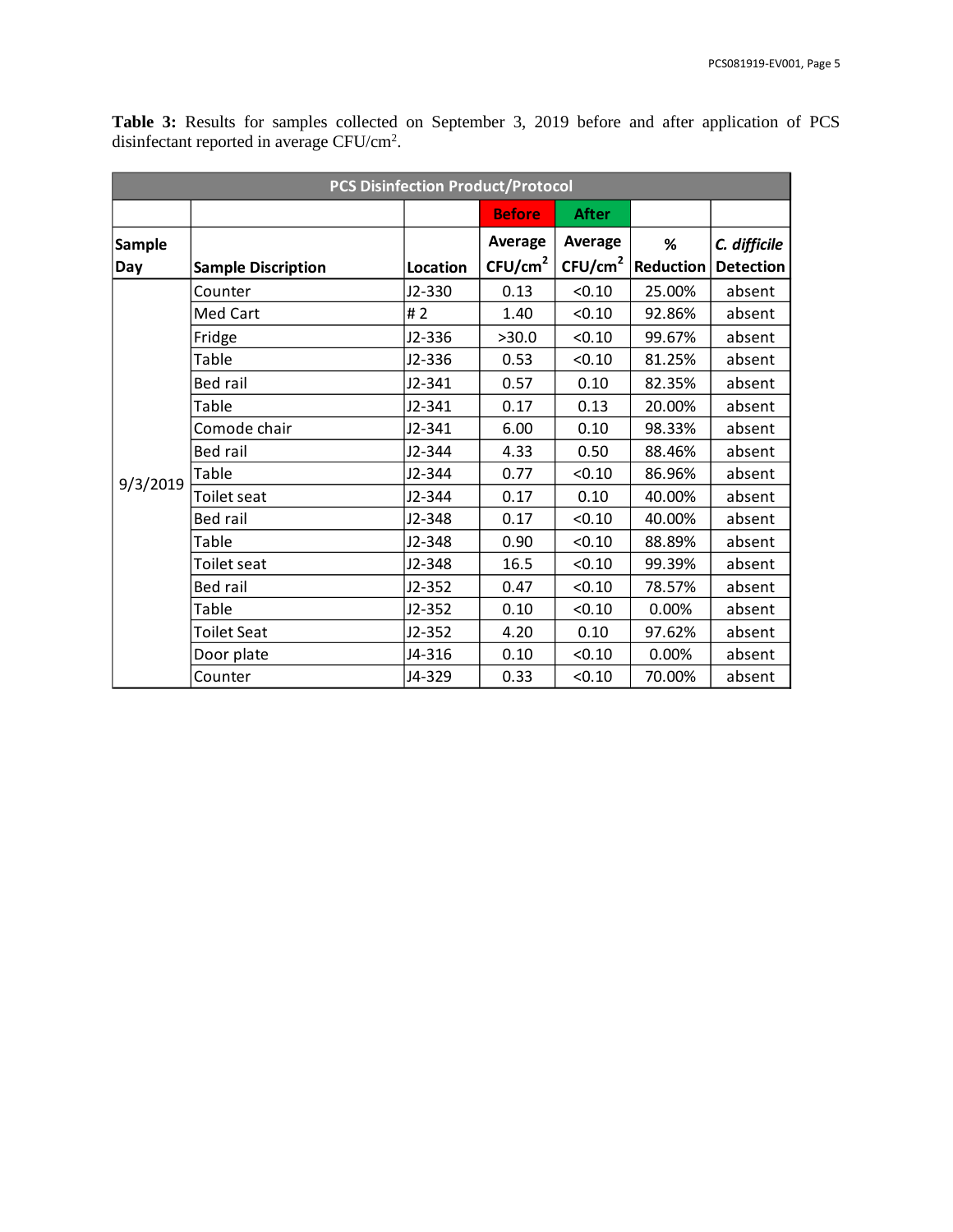| <b>PCS Disinfection Product/Protocol</b> |                                   |                 |                                |                                |                       |                                  |  |
|------------------------------------------|-----------------------------------|-----------------|--------------------------------|--------------------------------|-----------------------|----------------------------------|--|
|                                          |                                   |                 | <b>Before</b>                  | <b>After</b>                   |                       |                                  |  |
| <b>Sample</b><br>Day                     | <b>Sample Discription</b>         | <b>Location</b> | Average<br>CFU/cm <sup>2</sup> | Average<br>CFU/cm <sup>2</sup> | %<br><b>Reduction</b> | C. difficile<br><b>Detection</b> |  |
|                                          | Counter                           | J2-330          | 0.47                           | 17.7                           | 0.00%                 | absent                           |  |
|                                          | <b>Bed rail</b>                   | $J2 - 305$      | 0.13                           | < 0.10                         | 25.00%                | absent                           |  |
|                                          | Table                             | $J2 - 305$      | 1.50                           | < 0.10                         | 93.33%                | absent                           |  |
|                                          | <b>Toilet seat</b>                | $J2 - 305$      | 0.40                           | < 0.10                         | 75.00%                | absent                           |  |
|                                          | Door Plate                        | $J2-316$        | 0.10                           | < 0.10                         | 0.00%                 | absent                           |  |
|                                          | Counter                           | $J2-329$        | 1.33                           | < 0.10                         | 92.50%                | absent                           |  |
|                                          | Ice Machine                       | $J2 - 330$      | 11.9                           | < 0.10                         | 99.16%                | absent                           |  |
|                                          | Fridge                            | $J2-336$        | 4.23                           | < 0.10                         | 97.64%                | absent                           |  |
|                                          | Table                             | J2-336          | 1.43                           | 0.13                           | 90.70%                | absent                           |  |
| 9/4/2019                                 | Bed rail                          | J2-344          | 5.20                           | 0.10                           | 98.08%                | absent                           |  |
|                                          | Table                             | J2-344          | 0.10                           | < 0.10                         | 0.00%                 | absent                           |  |
|                                          | <b>Toilet seat</b>                | J2-344          | 1.17                           | 0.10                           | 91.43%                | absent                           |  |
|                                          | <b>Bed rail</b>                   | $J2-352$        | 2.60                           | 0.10                           | 96.15%                | absent                           |  |
|                                          | Table                             | $J2-352$        | 0.23                           | < 0.10                         | 57.14%                | absent                           |  |
|                                          | <b>Toilet seat</b>                | $J2-352-1$      | 7.13                           | 0.10                           | 98.60%                | absent                           |  |
|                                          | Toilet seat (replicate<br>sample) | $J2-352-2$      |                                | 0.10                           | N/A                   | absent                           |  |
|                                          | <b>BP Machine</b>                 | $J2-353$        | < 0.10                         |                                | N/A                   |                                  |  |
|                                          | Bed rail                          | $J2 - 353$      | >30.0                          | < 0.10                         | 99.67%                | absent                           |  |
|                                          | Table                             | $J2-353$        | 5.80                           | < 0.10                         | 98.28%                | absent                           |  |

**Table 4:** Results for samples collected on September 4, 2019 before and after application of PCS disinfectant reported in average  $CFU/cm^2$ .

Table 5: Summary table of average CFU/cm<sup>2</sup> recovered and % Reduction for each day after each cleaning process.

|           |                            | <b>Before</b>                  | <b>After</b>                   | % Reduction        |                                               |
|-----------|----------------------------|--------------------------------|--------------------------------|--------------------|-----------------------------------------------|
| Date      | <b>Description</b>         | Average<br>CFU/cm <sup>2</sup> | Average<br>CFU/cm <sup>2</sup> | Average<br>Per Day | <b>Total</b><br>Average<br><b>Per Process</b> |
| 8/26/2019 | Current Product/Process    | 6.33                           | 4.01                           | 36.65%             | 49.84%                                        |
| 8/27/2019 |                            | 6.33                           | 2.34                           | 63.03%             |                                               |
|           | <b>Total Average</b>       | 6.33                           | 3.18                           |                    |                                               |
| 9/3/2019  |                            | 3.71                           | 0.12                           | 96.77%             |                                               |
| 9/4/2019  | <b>PCS Product/Process</b> | 4.10                           | 1.08                           | 73.66%             | 84.64%                                        |
|           | <b>Total Average</b>       | 3.91                           | 0.60                           |                    |                                               |